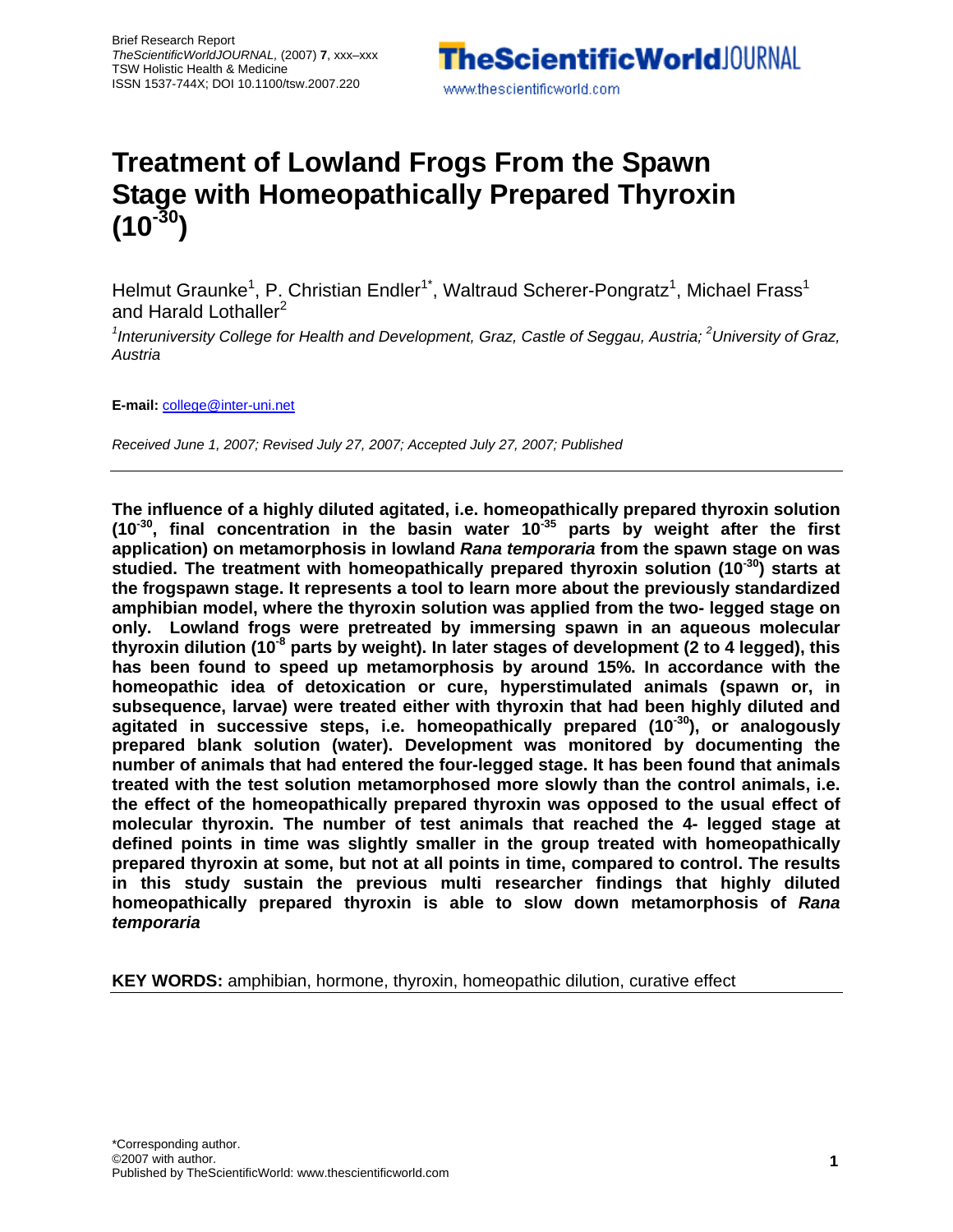#### **INTRODUCTION**

Intoxication – detoxification experiments are an important tool in research on homeopathy[1,2]. Due to the relation between an enhanced thyroxin level during metamorphosis[3] and homeopathically prepared thyroxin, a model with amphibians seems to fit well into this category[4,5].

## **Highland Animals and Thyroxin 10-30**

In previous experiments[7,8,9], we used *Rana temporaria* larves from alpine highland populations, assuming that the highland animals' natural thyroxin level is comparatively high and that the increase in environmental temperature causes an artificial acceleration of metamorphosis, when the animals are brought from the highland biotopes to the laboratory. Animals were treated with homeopathically prepared dilution of thyroxin  $10^{-30}$  (final concentration in the basin water  $10^{-35}$ ) from the two-legged stage on. In five independent laboratories in Austria and the Netherlands, it was found that the dilution diminished the speed of metamorphosis (3-11%). Differences were statistically significant ( $p < 0.01$  or  $<$ 0.05 at the measuring points in time). Frequencies of animals treated with homeopathically prepared thyroxin reached the values of control animals with a delay of about ½-1 intervals between points in time[7,8,9].



**Figure 1.** The effect on highland *Rana temporaria,* added from the two-legged stage on; pooled data from 1990 and 2000 [7-9]. Ordinate = cumulative frequency of 4- legged tadpoles  $(N)$ . Abscissa = points in time. Black squares = frequencies of animals treated with homeopathically prepared thyroxin; white squares = of animals treated with analogously prepared water.

#### **Lowland Animals and Thyroxin 10-30**

When *Rana temporaria* from lowland biotopes were used in the same experimental set-up, starting treatment at the two- legged stage, no difference was found between the test and the control group (p > 0.05)[6].

#### **Hyperstimulation**

In further experiments we observed that hyperstimulation of lowland animals with molecular thyroxin (final concentration in the basin water  $10^{-8}$ ) was able to enhance animals' responsiveness to homeopathically prepared thyroxin<sup>[6]</sup>. However, this was applicable only to treatment with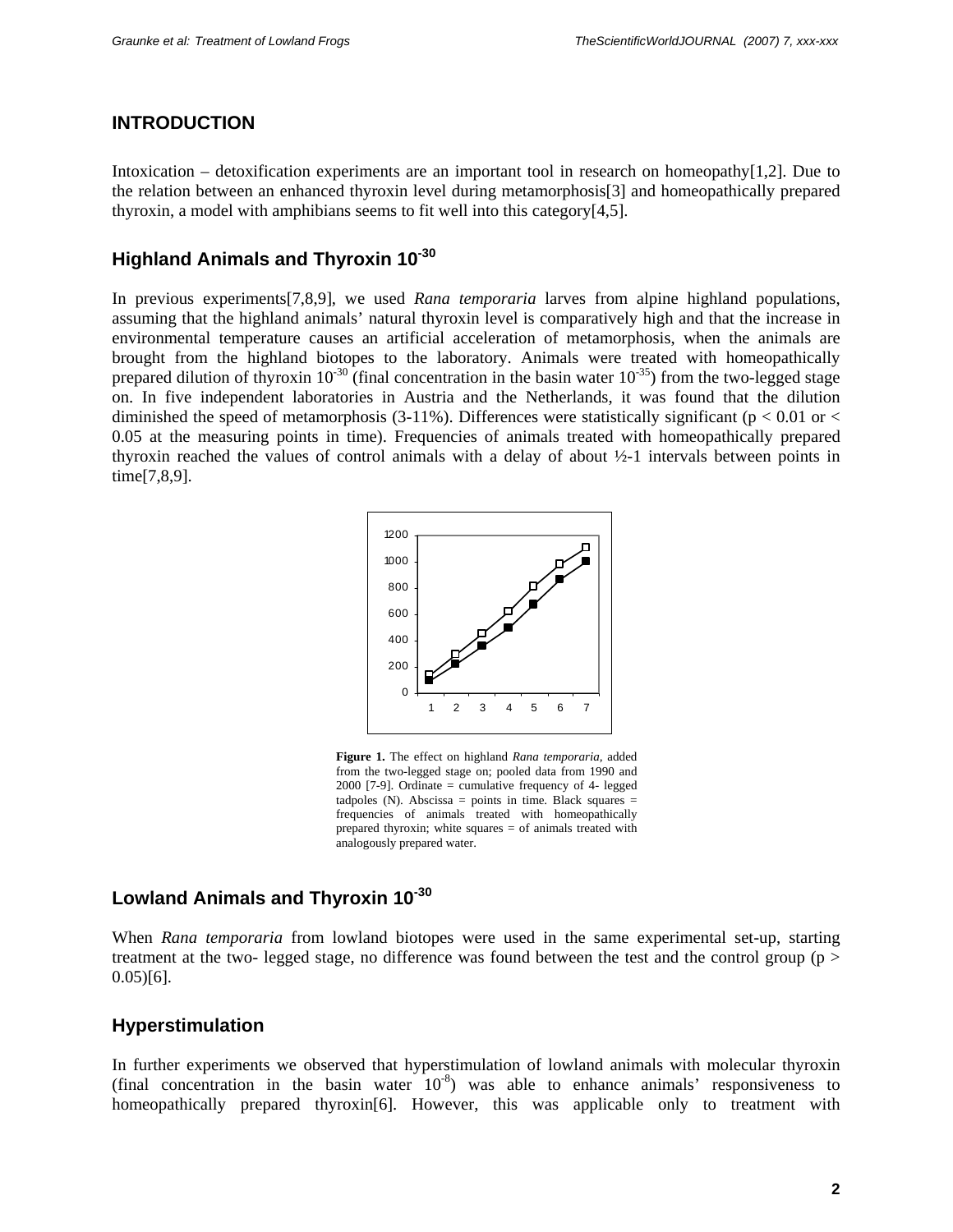homeopathically prepared thyroxin 10<sup>-8</sup>, but was not applicable to treatment of lowland animals with thyroxin  $10^{-30}$ . Nor did hyperstimulation enhance the observed effect of thyroxin  $10^{-30}$  in highland animals[10].

In the following study, the influence of thyroxin  $10^{-30}$  on metamorphosis in hyperstimulated lowland *Rana temporaria* was studied. Different to our previous studies, where treatment started at the two-legged stage, in the study presented here, animals were treated from the *spawn stage* on.

#### **METHODS**

#### **Researchers and Blinding**

The experiments were carried out at the laboratory of the Interuniversity College and the study planned by Graunke and Endler. Application of the homeopathically prepared thyroxin or solvent was done blind.

#### **Animals, Staging, Water and Further Laboratory Conditions**

Four days old *Rana temporaria* spawn were taken from an Austrian lowland pool. The larvae (tadpoles) were treated and observed during seven weeks until both, the hind and forlegs, broke through the skin and the animals had thus entered the four-legged stage.

 20 eggs were allotted to each of a total of 75 white plastic basins according to a random procedure. Basins contained 6 l of dwell water each. Indirect natural light was used. Room temperature was 21 + 1°C. The tadpoles were fed with blanched greens (lettuce) ad libitum. The experiment was carried out between April and June 2006.

#### **Preparation and Administration of Hyperstimulation and Test Solutions**

Two groups of animals were exposed to the stock solution of tetra-iodo-thyronin sodium pentahydrate  $(T_4, Sigma, 10^{-4}$  parts by weight in double distilled water, diluted in the basin water down to a final concentration of  $10^{-8}$ ) (immersion in thyroxin  $10^{-8}$ , hyperstimulation). This is a standard procedure in our laboratory derived from studies with *Rana temporaria* from lowland biotopes, where it speeds up metamorphosis by about 15%[6]. One group of the hyperstimulated highland amphibians was then treated with the homeopathically prepared test dilution, while the other was treated with the analogously prepared solvent:

- thyroxin  $10^{-8}$  + thyroxin  $10^{-30}$  (hyperstimulated test group)
- thyroxin  $10^{-8}$  + water  $10^{-30}$  (hyperstimulated control group)

The third group was treated with

• water  $10^{-30}$  (inert control group).

For preparation of the test dilution thyroxin  $10^{-30}$ , the stock solution  $(10^{-4})$ , was diluted with pure double distilled water in 26 steps of 1:10, and agitated after each step of dilution according to a standardized protocol. Analogously prepared solvent was used as a control (water  $10^{-30}$ ).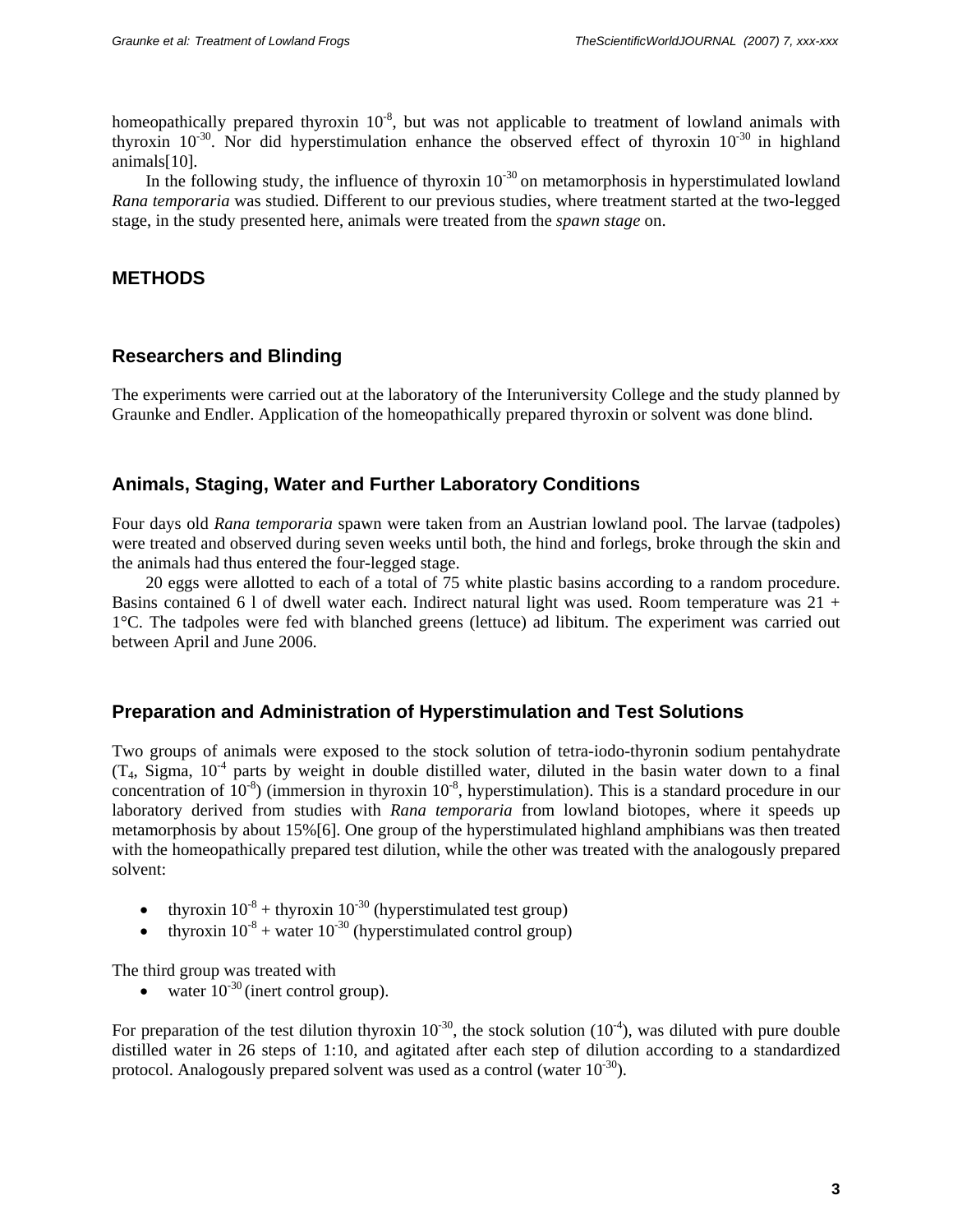3 μl of molecular stock solution  $(10^{-4})$  was added per animal and 300 ml of basin water of the hyperstimulated groups (final concentration of the hyperstimulation solution was  $10^{-8}$  after the first application) at intervals of 2 weeks. 3 μl of probe dilution (test or control) was added per animal and 300 ml of basin water (final concentration of probe dilution was  $10^{-35}$  after the first application) at intervals of 48 hours.

#### **Comparison and Evaluation of Data**

After reaching the four-legged stage the cumulative frequency of animals treated with test or control was aggregated for each day. Treatment was started on April  $29<sup>th</sup>$ . On June  $10<sup>th</sup>$  the first animals in a fourlegged stage were observed. According to the reasons described in study[14], chi-square tests were used to compare groups at the points in time. Further statistical methods used in connection with the amphibian model have been described in[6,9].

### **RESULTS**

500 animals were treated with thyroxin  $10^{-8}$  plus thyroxin  $10^{-30}$  (hyperstimulated test group), 500 animals with thyroxin  $10^{-8}$  plus water  $10^{-30}$  (hyperstimulated control group) and 500 animals with water  $10^{-30}$  (inert control group).

 As shown in figure 1, animals treated with the test solution (black squares) metamorphosed more slowly than the control animals (white squares). The number of test animals that reached the four-legged stage at defined points in time was smaller in the group treated with homeopathically prepared thyroxin at most points in time. Differences were statistically significant ( $p < 0.01$ ) at 3 points in time. Standard deviation was about  $+ 2.5$  to  $+ 3.0$  (a high value for SD is typical for hyperstimulated groups[6]. Animals treated with water  $10^{-30}$  only (not hyperstimulized inert control group, black lines) were the slowest group.



**Figure 2.** The effect of thyroxin 10<sup>-30</sup>, on lowland *Rana temporaria,* added from the spawn stage on. For further explanation, see legend to figure 1.

The data in figure 2 shows a difference of about 1-10%, i.e. frequencies of animals treated with homeopathically prepared thyroxin reached the values of the control animals with a delay of about  $0.1 - 1$ day (e.g. June  $15^{th}$ ) or did not reach the values of the control animals at the end of the experiment respectively. P-values are given in table 1.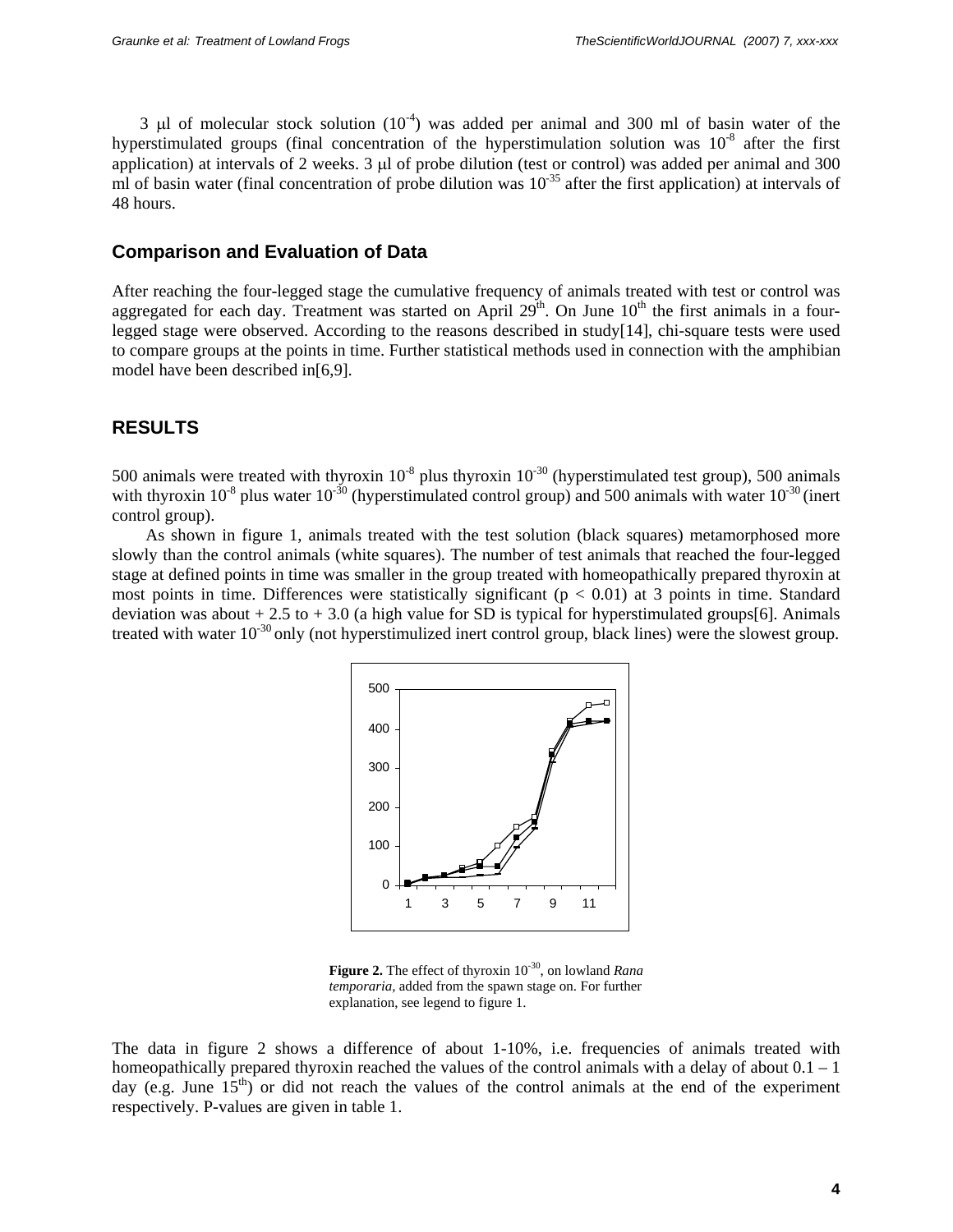|             | hyp+WD30: | hyp+WD30: | hyp+TD30: |
|-------------|-----------|-----------|-----------|
| time (days) | hyp+TD30  | inert     | inert     |
| 1           | 0,48      | 0,48      |           |
| 2           | 0,62      | 0.62      |           |
| 3           | 0,77      | 0,37      | 0.54      |
| 4           | 0,57      | 0,00      | 0,02      |
| 5           | 0,26      | < 0.001   | 0,01      |
| 6           | < 0,001   | < 0,001   | 0,01      |
| 7           | 0.05      | < 0.001   | 0.07      |
| 8           | 0.46      | 0.06      | 0,24      |
| 9           | 0.64      | 0.06      | 0,17      |
| 10          | 0.56      | 0,25      | 0,57      |
| 11          | < 0.001   | < 0.001   | 0.61      |
| 12          | < 0.001   | < 0.001   | 0,93      |

**TABLE 1 For explanation se text** 

#### **DISCUSSION**

In 1990, inspired by older literature on the influence of metal salts[11], we standardized an experimental model based on the influence of highly diluted thyroxin  $(10^{-30})$  on inert Rana temporaria from highland biotopes. Results from a study in 1990[7] were confirmed by ourselves and others in 2000[6,9]: speed of metamorphosis was reduced by diluted thyroxin  $(10^{-30})$  in all five laboratories involved.

In order to gain a physiological explication for these results, and further to optimize them, we added hyperstimulation with molecular thyroxin to our initial standard protocol.

Using such hyperstimulation, we were able to include animals from lowland biotopes into our study line. This was interesting with regard to the limited availability of highland amphibian. However, lowland animals, even when hyperstimulated, reacted to homeopathically prepared thyroxin only in 2/3 of experiments and, furthermore, only to a low dilution of thyroxin  $(10^{-13})$ . Thus, our hope to have found a robust experimental set-up involving *lowland* animals was deceived[6]. On the other hand, we learned a lot about the model, namely that if a difference between test group and control group is found in one laboratory at all, this difference is considerably greater when hyperstimulated animals than when inert animals are used[6]. This led to the possibility to explain our amphibian model as an intoxicationdetoxification model analogous to other models used in homeopathy research[4].

From our studies we conclude that there appears to be a relationship between the effect of homeopathically prepared thyroxin and a naturally or artificially elevated thyroxin level in the animals during metamorphosis. It is reasonable to suppose that highland larves of Rana temporaria have become adapted to an environment which necessitates a comparatively high thyroxin level or high sensitivity to thyroxin[12,13]. This would be a plausible explanation for their consistent response in experiments with diluted thyroxin.

 This assumption is backed by the observation that, in normal lowland animals, immersion in thyroxin  $10^{-8}$  parts by weight leads to an increase of 4- legged animals of about 15% compared to immersion in plain basin water, whereas in highland animals, thyroxin  $10^{-8}$  causes an increase of only around 5%[14].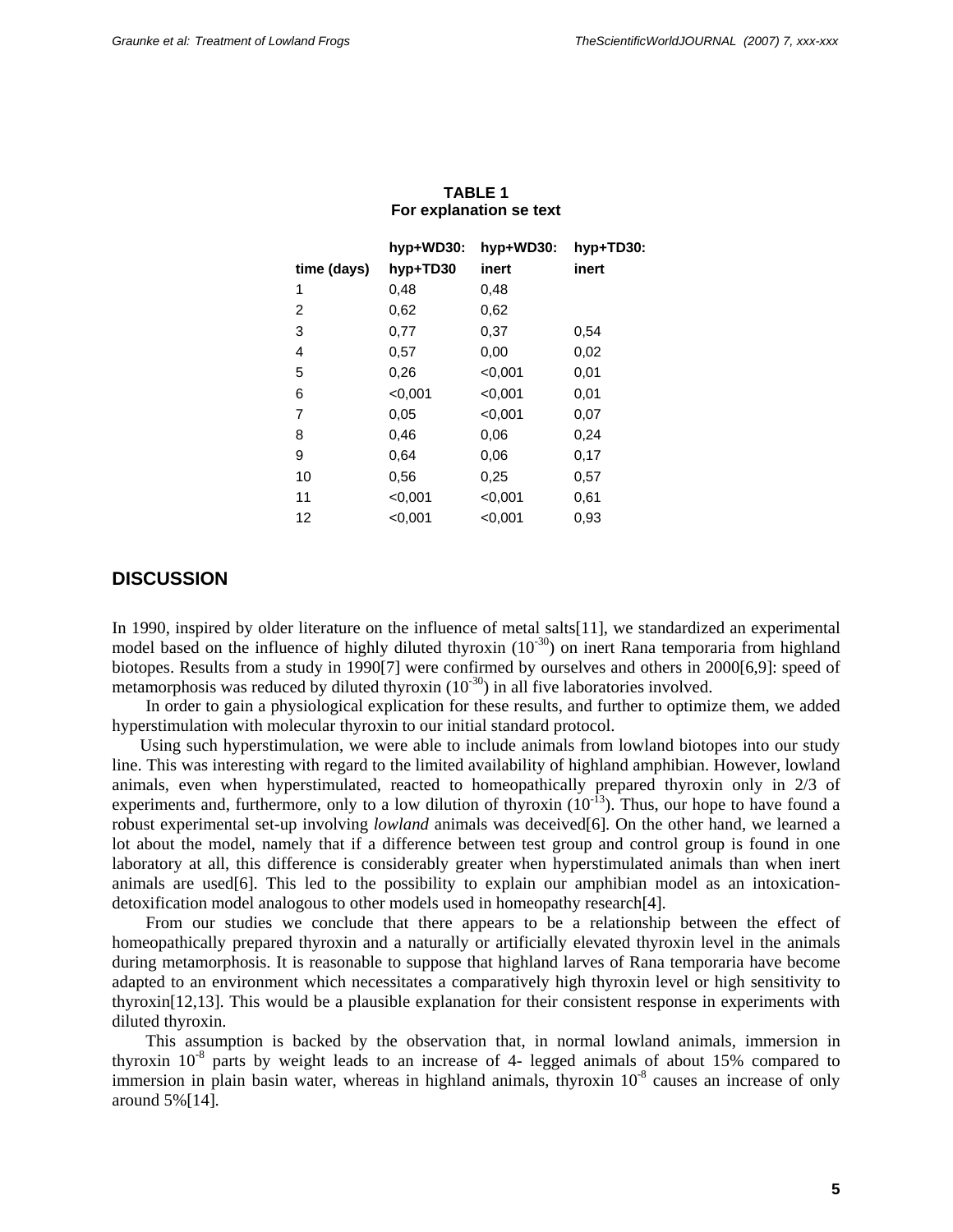Furthermore, the increase in environmental temperature causes an acceleration of metamorphosis when animals are brought from the highland biotopes to the laboratory. This acceleration is likely to be "cured" by homeopathically prepared thyroxin.

The present results permit the conclusion that administering homeopathically prepared thyroxin to amphibian larves during their thyroxin-controlled metamorphosis is in a certain sense analogous to the intoxication - detoxification concept used in other models of homeopathy research[4], although the intoxication dose and its effect on responsiveness do not seem to correlate in a linear way.

 Apart from its inherent interest for physiology and medicine research, the amphibian model seems to be a helpful tool to investigate environmental influences on homeopathic drugs[14].

#### **ANNOTATION**

The Interuniversity College would be pleased to collaborate with other institutions in order to prepare further independent repetitions of the experiment standardized in 1990 and repeated in 2000[7,9]. Such collaborations should include initial training at the laboratory of the College plus an independent experimental phase at the guest's own laboratory. Reprints of published papers can be downloaded at www.inter-uni.net/edition. The process of "trial and error", but also of "trial and success" in amphibian research has been described in the journalistic book "Homeopathy Research – An Expedition Report"[15].

### **REFERENCES**

- 1. Roth, C. (1991) Literature review and critical analysis on the topic of in- and detoxication experiments in homoeopathy. *Berlin J Res Hom*. **1**, 111-117.
- 2. Herkovits, J., Perez-Coll, C., and Zeni, W. (1993) Reduced toxic effect of Cd on bufo arenarum embryos by means of very high diluted and stirred solutions of Cd. *Communicationes Biologicas* **7**, 70-73.
- 3. Weil, M.R. (1986) Changes in plasma thyroxin levels during and after spontaneous metamorphosis in a natural population of the green frog, Rana clamitans. Gen Comp Endocrinol. **62**, 8-12.
- 4. Göldner, C. (2005) Review und Evaluierung von neueren, mit homöopathischen Zubereitungen durchgeführten toxikologischen Experimenten. Dissertation, Graz University.
- 5. Guedes, J.R., Ferreira, C.M., and Guimaraes, H.M. et al. (2004) Homeopathically prepared solution of Rana catesbeiana thyroid glands modifies its rate of metamorphosis. *Homeopathy* **93**, 132-137.
- 6. Endler, P.C., Lüdtke, R., Heckmann, C., Zausner, C., Lassing, H., Scherer-Pongratz, W., Haidvogl, M., and Frass, M. (2003) Pretreatment with thyroxin (10-8 parts by weight) enhances a "curative" effect of homeopathically prepared thyroxin (10-13) on lowland frogs. *Res Compl Med.* **10**, 137-142.
- 7. Endler , P.C., Pongratz, W., Van Wijk, R., Kastberger, G., and Haidvogl, M. (1991) Effects of Highly Diluted Succussed Thyroxin on Metamorphosis of Highland Frogs. *Berlin J Res Hom.* **1**, 151-160.
- 8. Endler, P.C., Pongratz, W., Smith, C.W., and Schulte, J. (1995) Non-molecular information transfer from thyroxin to frogs With regard to homeopathic toxicology. *Vet Hum Tox.* **37**, 259-260.
- 9. Zausner, C., Lassnig, H., Endler, P.C., Scherer, W., Haidvogl, M., Frass, M., Kastberger G., and Lüdtke, R. (2002) Die Wirkung von "homöopathisch" zubereitetem Thyroxin auf die Metamorphose von Hochlandamphibien - Ergebnisse einer multizentrischen Kontrollstudie. *Perfusion* **17**, 268-276.
- 10. Welles, S.U., Suanjak-Traidl, E., Weber, S., Scherer-Pongratz, W., Frass, M., Endler, P.C., and Lothaller, H. (2007) Does pretreatment with thyroxin (10e-8 M) enhance a "curative" effect of homeopathically prepared thyroxin (10e-30) on highland frogs? Results of a multi researcher study. Submitted to Res Compl Med
- 11. König, K. (1927) Über die Wirkung extreme verdünnter ("homöopathischer") Metallsalzlösungen auf Entwicklung und Wachstum von Kaulquappen. Zschft ges exp *Med.* **56**, 881-593.
- 12. Zausner-Lukitsch, C. (2001) Auswirkungen von homöopathisch zubereitetem Thyroxin auf die Metamorphosegeschwindigkeit von Rana temporaria. Thesis, Vienna University.
- 13. Endler, P.C. and Schulte, J. (1998) Ultra High Dilution. Physiology and Physics. Kluwer Academic Publishers, Dortrecht.
- 14. Welles, S.U., Weber, S., Suanjak-Traidl, E., Scherer-Pongratz, W., Frass, M., Endler, P.C., and Lothaller, H. (2007) The effect of homeopathically prepared thyroxin  $(10^{-30}$  parts by weight) on highland frogs is influenced by electromagnetic fields. Submitted to Homeopathy.